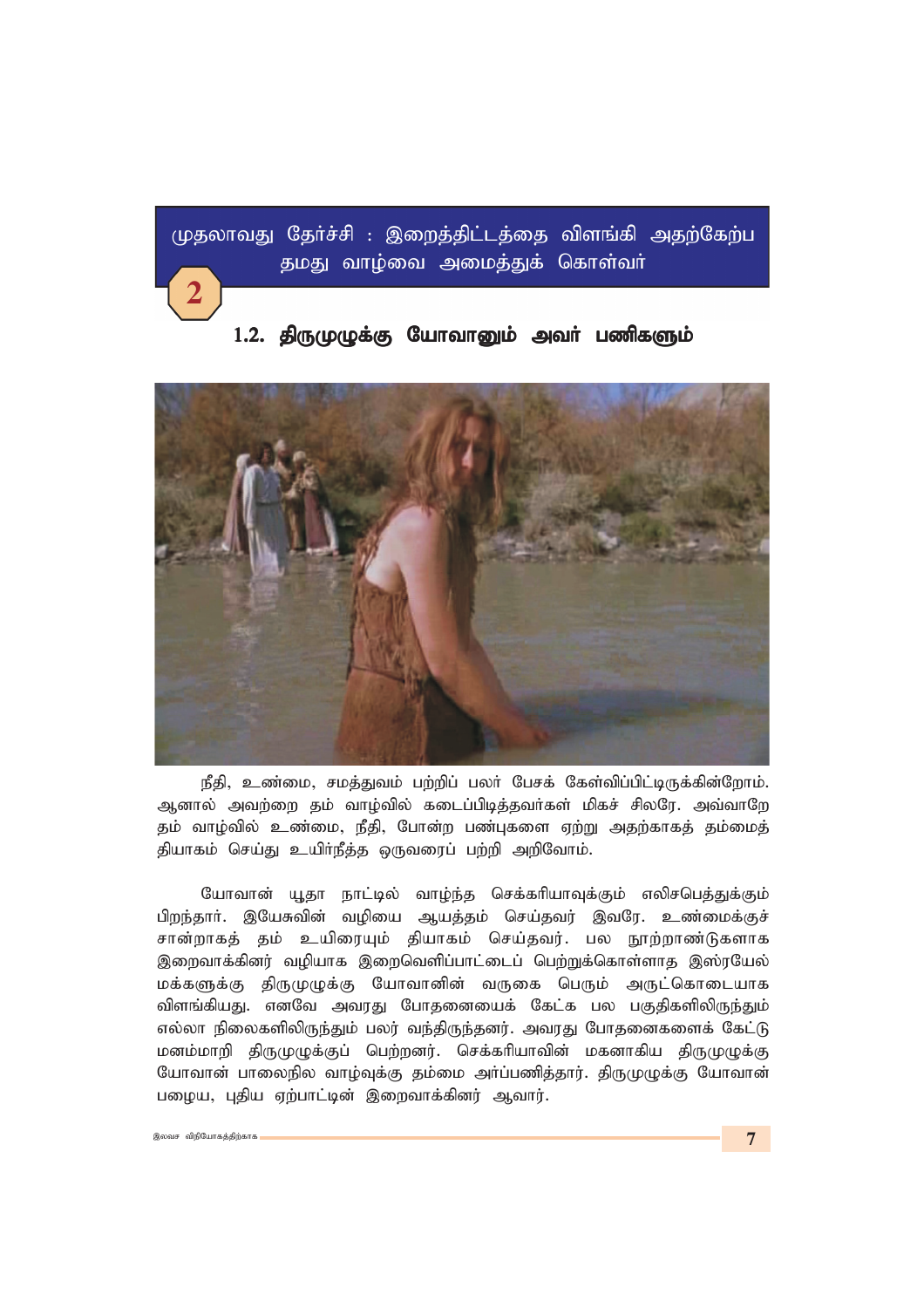அக்காலத்தில் திருமுழுக்கு *Nahthd; A+Njahtpd; ghiy* நிலத்துக்கு வந்து ''மனம் **மாறுங்கள், ஏனெனில் விண்ணரசு** நெருங்கி வந்துவிட்டது<sup>"</sup> என்று பறை சாற்றி வந்தார். அவரைக் குறித்தே,  $^{\prime\prime}$ பாலை நிலத்தில் குரல் ஒன்று *(*முமங்குகின்றது ஆண்டவருக்காக வழியை ஆயத்தமாக்குங்கள்; அவருக்காகப் பாதையைச் செம்மை **யாக்குங்கள்**" என்று இறைவாக்கினர் எசாயா உரைத்துள்ளார். இந்த யோவான் ஒட்டக முடியாலான ஆடையை அணிந்திருந்தார். தோல் கச்சையை இடையில் கட்டி இருந்தார்; வெட்டுக்கிளியும் காட்டுத் தேனும் உண**்டு வந்தார்.** எருசலேமிலும் யூதேயா முழுவதிலும் யோர்தான் ஆற்றை அடுத்துள்ள பகுதிகளனைத்திலும் இருந்தவர்கள் அவரிடம் சென்றார்கள். அவர்கள் தங்கள் பாவங்களை அறிக்கையிட்டு *NahHjhd; Mw;wpy; mthplk;* திருமுமுக்குப் பெற்று வந்தார்கள். **பரிசேயர் சதுசேயருள் பலர் தம்மிடம்** திருமுழுக்குப் பெறவருவதைக் கண்டு அவர் அவர்களை நோக்கி,  $\cdot$ ்விரியன் பாம்புக் குட்டிகளே, வரப் போகும் சினத்திலிருந்து தப்பிக்க இயலும் என உங்களிடம் சொன்னவர் யார்? நீங்கள் *kdk;khwpatHfs; vd;gij* அகுற்கேற்ற செயல்களால் காட்டுங்கள்.

*kj;NjA 3:1-8*

கடவளின் மகனாகிய <u>இயேசு</u> கிறிஸ்துவைப் பற்றிய நற்செய்தியின் தொடக்கம்: ''இதோ என் தூதனை *ckf;F Kd; mDg;GfpNwd;@ mtH*  $p$ டமக்கு வழியை ஆயத்தம் செய்வார். பாலை நிலத்தில் குரல் ஒன்<u>று</u> முழங்குகின்றது'' ஆண்டவருக்காக வழியை ஆயத்தமாக்குங்கள்; அவருக்காகப் பாதையைச் செம்மை **யாக்குங்கள்**" என்று இறைவாக்கினர் எசாயாவின் நூலில் எழுதப்பட்டுள்ளது. இதன்படியே திருமுழுக்கு யோவான் பாலை நிலத்துக்கு, வந்து, *ghtkd;dpg;G mila kdk; khwpj;* திருமுழுக்குப் பெறுங்கள் என்று பறைசாற்றி வந்தார். **யூதேயாவின**ர் அனைவரும் எருசலேம் நகரினர் *ahtUk; mthplk; nrd;wdH. jq;fs;* பாவங்களை அறிக்கையிட்டு கோர்தான் ஆற்றில் அவரிடம் திருமுழுக்குப் பெற்றுவந்தனர். யோவான் ஒட்டகமுடி ஆடையை அணிந்திருந்தார். தோல்கச்சையை இடையில் கட்டியிருந்தார்; வெட்டுக்கிளியும் காட்டுத் தேனும்  $2.$ ண்டு வந்தார். அவர் தொடர்ந்து,  $\lq\lq$ ் என்னைவிட வலிமைமிக்க ஒருவர் *எ*னக்குப் பின் வருகிறார். குனிந்து அவருடைய மிதியடிவாரை அவிழ்க்கக்கூட எனக்குத் தகுதியில்லை. நான் உங்களுக்குத் தண ்ணீரால் திருமுழுக்குக் கொடுத்தேன்; அவரோ உங்களுக்குத் தூய ஆவியால் திருமுழுக்குக் கொடுப்பார்" எனப் பறைசாற்றினார். **மாற்கு 1:1-8**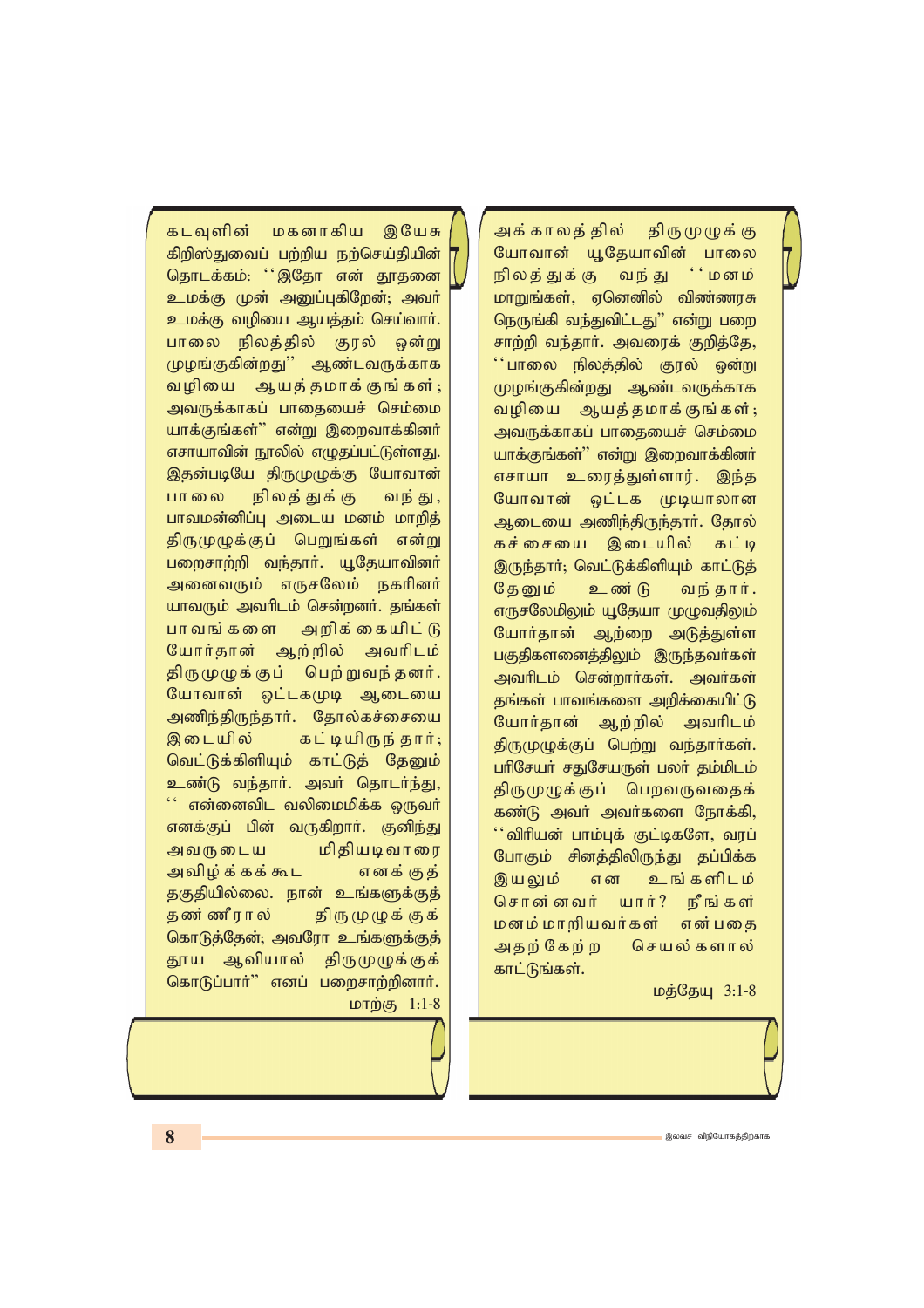மேல் குறிப்பிட்டுள்ள திருவிவிலியப் பகுதியிலிருந்து பின்வரும் வினாக்களுக்கு விடை எழுதுக.

- 1. இயேசுவின் வருகையை ஆயத்தம் செய்தவர் யார்?
- 2. இறைவாக்கினர் எசாயா திருழுக்கு யோவானை எவ்வாறு அறிமுகம் செய்கிறார்?
- 3. திருமுழுக்கு யோவானின் தாழ்ச்சியை வெளிப்படுத்தும் உதாரணம் ஒன்று எழுதுக.
- 4. திருமுழுக்கு யோவானின் வாழ்க்கையிலிருந்து நீர் கற்றுக் கொள்ளும் படிப்பினைகள் நான்கு எழுதுக.

திருமுழுக்கு யோவான் தனது போதனையில் மூன்று பகுதியினருக்கும் கொடுத்த *mwpTiufisj; Njbg; ghHg;Nghk;.*

| ஏற்கெனவே மரங்களின் வேர் அருகே கோடரி வைத்தாயிற்று. நற்கனி ${\sf T}$ |  |
|--------------------------------------------------------------------|--|
| தரா மரங்கள் எல்லாம் வெட்டப்பட்டுத் தீயில் போடப்படும் என்றார்.      |  |
| அப்போது, ''நாங்கள் என்ன செய்ய வேண்டும்" என்று கூட்டத்தினா்         |  |
| அவரிடம் கேட்டனர். அதற்கு அவர் மறுமொழியாக, ''இரண்டு                 |  |
| அங்கிகளை உடையவா் இல்லாதவரோடு பகிர்ந்து கொள்ளட்டும்;                |  |
| உணவை உடையவரும் அவ்வாறே செய்யட்டும்'' என்றார். வரி                  |  |
| தண்டுவோரும் திருமுழுக்குப் பெற வந்து, ''போதகரே, நாங்கள் என்ன       |  |
| செய்யவேண்டும்" என்று அவரிடம் கேட்டனர். அவர், '' உங்களுக்குக்       |  |
| குறிக்கப்பட்ட தொகைக்கு அதிகமாக எதையும் தண்டாதீர்கள்". என்றார்.     |  |
| படைவீரரும் அவரை நோக்கி, ''நாங்கள் என்ன செய்ய வேண்டும்''            |  |
| என்று கேட்டனர். அவர், ''நீங்கள் எவரையும் அச்சுறுத்தி பணம்          |  |
| பறிக்காதீர்கள்! யார் மீதும் பொய்க் குற்றம் சுமத்தாதீர்கள்; உங்கள்  |  |
| ஊதியமே போதும் என்றிருங்கள்" என்றார்.                               |  |
|                                                                    |  |

லூக். 3:9-14

மேலேயுள்ள திருவிவிலியப் பகுதியின் திருமுழுக்கு யோவான் வழங்கிய அறிவுரைகளையும் அவற்றைப் பெற்றுக்கொண்ட மக்களையும், நாம் பெறும் படிப்பினைகளையும் அட்டவணைப்படுத்துக.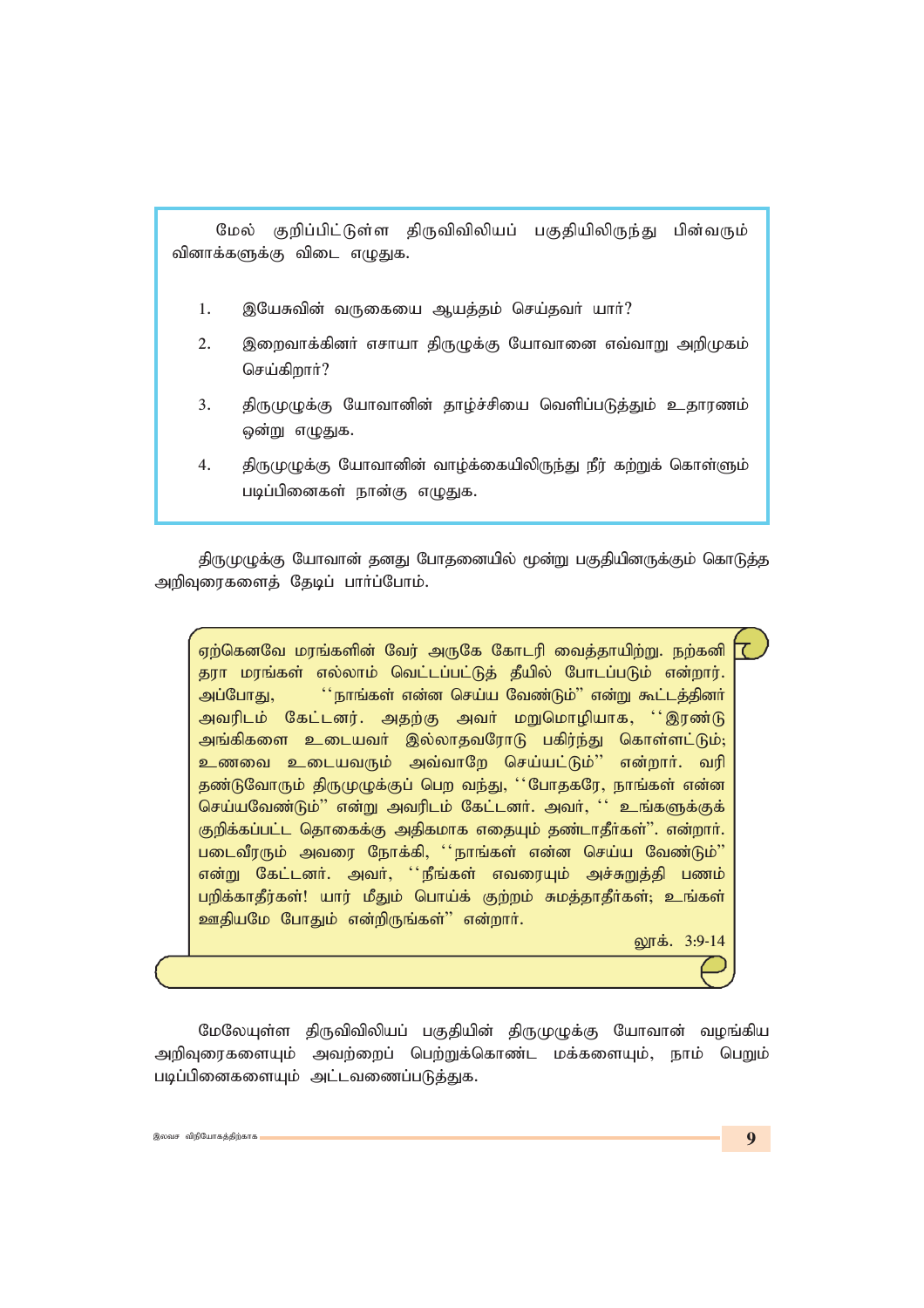|                   | அறிவுரை | எனது மனநிலை |
|-------------------|---------|-------------|
| 1. மக்கள் கூட்டம் |         |             |
| 2. வரிதண்டுவோர்   |         |             |
| 3. படைவீரர்       |         |             |

.<br>திருமுழுக்கு யோவான் பழைய புதிய, ஏற்பாட்டின்<sup>1</sup> இறைவாக்கினா் ஆவாா்

# திருமுழுக்கு யோவான் கிறிஸ்துவை அறிமுகம் செய்கிறாா்

|                                                | எருசலேமில் உள்ள யூதர்கள் குருக்களையும் லேவியர்களையும் திருமுழுக்கு                                                                                                                                  |  |  |  |
|------------------------------------------------|-----------------------------------------------------------------------------------------------------------------------------------------------------------------------------------------------------|--|--|--|
| யோவானிடம் அனுப்பினார்கள்.                      |                                                                                                                                                                                                     |  |  |  |
| குருக்கள், லேவியர்                             | - நீர் யார்?                                                                                                                                                                                        |  |  |  |
| திருமுழுக்கு யோவான்                            | - நான் மெசியா அல்ல.                                                                                                                                                                                 |  |  |  |
| குருக்கள், லேவியா்<br>$\omega_{\rm{max}}$      | அப்படியானால் நீர் யார்? நீர் எலியாவா?                                                                                                                                                               |  |  |  |
| திருமுழுக்கு யோவான்<br>$\sigma_{\rm{eff}}$     | நானல்ல                                                                                                                                                                                              |  |  |  |
| குருக்கள், லேவியா்<br>$\sigma_{\rm{max}}$      | நீா் தாம் வரவேண்டிய இறைவாக்கினரா?                                                                                                                                                                   |  |  |  |
| திருமுழுக்கு யோவான்<br>$\sim 100$              | இல்லை.                                                                                                                                                                                              |  |  |  |
| குருக்கள், லேவியா்<br>$\omega_{\rm{max}}$      | நீா் யாா்? எங்களை அனுப்பியவா்களிடம் நாம்<br>மறுமொழி சொல்லியாக வேண்டும். எனவே<br>உம்மைப்பற்றி என்ன சொல்லுகிறீா்?                                                                                     |  |  |  |
| திருமுழுக்கு யோவான்<br>$\sim 100$              | ஆண்டவருக்காக வழியைச் செம்மையாக்குங்கள்<br>எனப் பாலைநிலத்தில் குரல் ஒன்று கேட்கிறது என்று<br>இறைவாக் கினர்<br>எசாயா<br>உரைத் தது<br>என்னைப்பற்றியே.                                                  |  |  |  |
| குருக்கள், லேவியர்<br>$\overline{\phantom{a}}$ | நீர் மெசியாவோ எலியாவோ வரவேண்டிய அல்லவெ<br>இறைவாக்கினரோ என்றால் ஏன் திருமுழுக்குக்<br>கொடுக்கிறீர்?                                                                                                  |  |  |  |
| திருமுழுக்கு யோவான்<br>$\sim 10$               | நான் தண்ணீரால் திருமுழுக்கு கொடுக்கிறேன்.<br>நீங்கள் அறியாத ஒருவா் உங்களிடையே நிற்கிறாா்.<br>அவர் எனக்குப் பின் வருபவர். அவரது மிதியடிவாரை<br>அவிழ்க்கக்கூட எனக்குத் தகுதியில்லை.<br>யோவான் 1:19-27 |  |  |  |